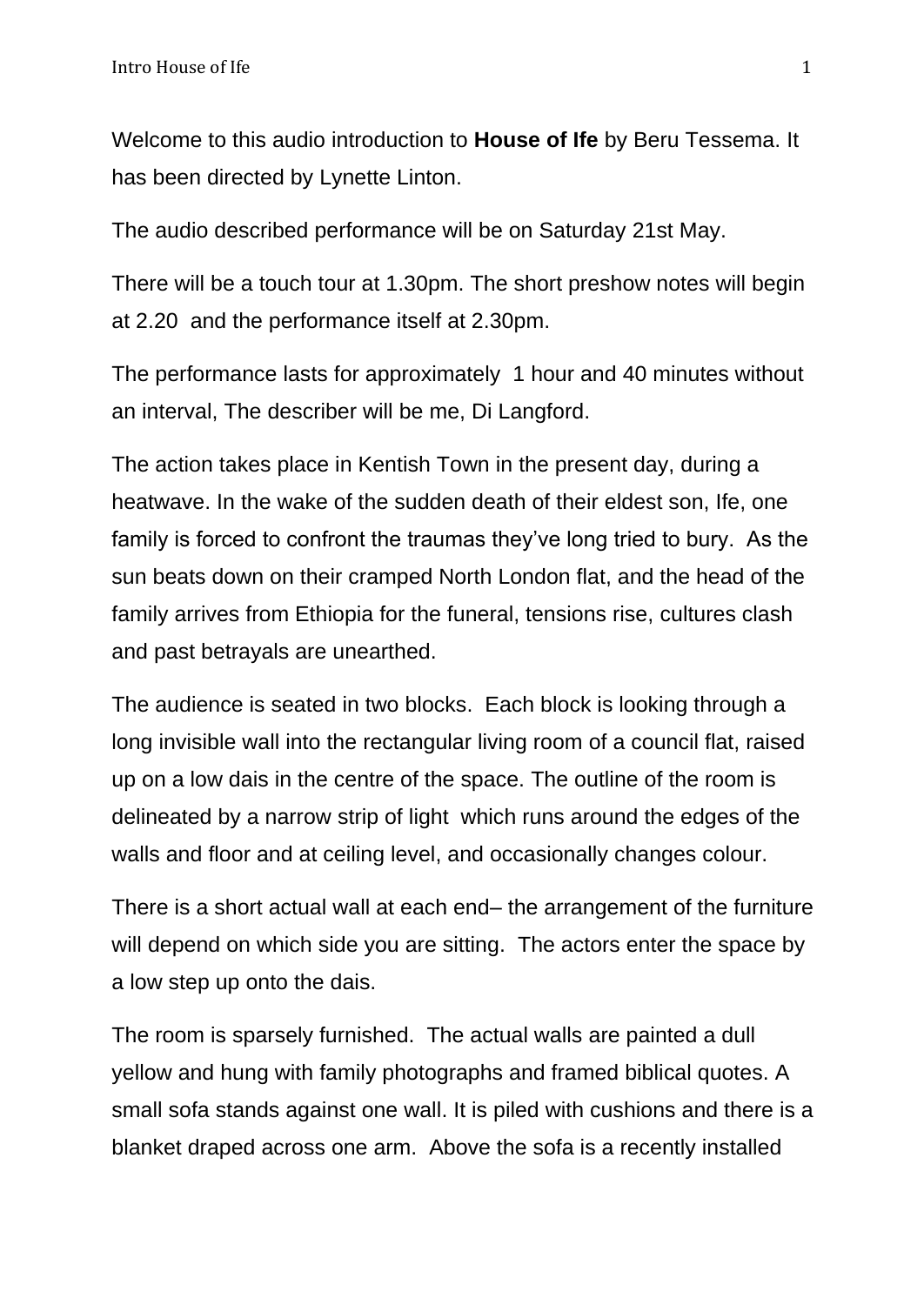double glazed window – the type that can only be partly opened for safety reasons. Outside the sunshine is bright. Arranged on the window cill are a few colourful Ethiopian ornaments. A table with a small TV monitor on top stands to the right of the sofa, and a red metal folding chair leans against the wall to the left.

An identical red metal chair leans against the short wall at the other end of the room which represents part of a bedroom. To the left of the chair is a small set of unpainted, light wooden shelves containing a clutter of books and papers which are spilling out onto the floor. There are more books and a bag piled untidily on the top. Adding to the clutter on the floor are open cardboard boxes containing bibles and a couple of those large, checked, plastic laundry bags. Leaning against the side of the shelves is a well used, artist's folded wooden easel. A colourful, bowl shaped, woven basket hangs on the wall and a crumpled red, green and yellow Ethiopian flag.

The floor is of plain wood except for a small rug at each end. In the centre of the room stands a wooden dining table with two leaves which at present are folded down.

During the action a motley selection of chairs of all description, are brought into the flat. These include dining chairs, painted chairs with rush seats, ex school chairs and grubby plastic garden furniture.

Please be aware that the action is very fast moving, leaving little time for description.

The action is centred around the members of a family. They are played by five black actors, three women and two men. We first meet **Aida**, a tall, slim young woman in her late 20s. She is wearing a black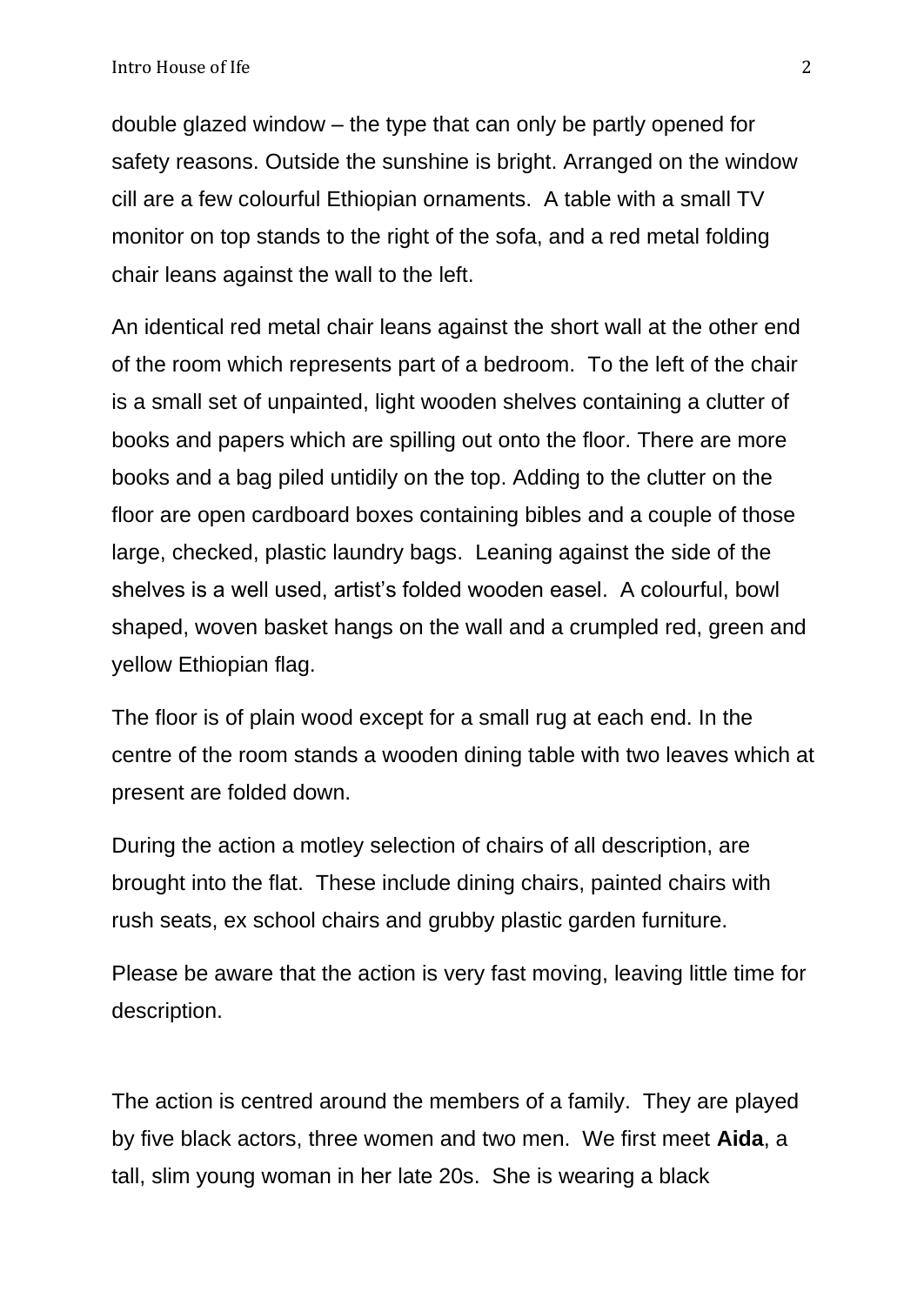sleeveless top, wide-legged, calf- length black trousers and chunky black ankle boots. Her hair is braided back, to fall in long thin plaits down her back. She has covered her head with a black scarf. Aida has just returned from the funeral of her twin brother, Ife. Her dark eyes are sad, her face drawn - she is constantly on the verge of tears. In later scenes we see Aida in a lighter mood, with her hair uncovered, wearing a pink top fastened around her back with narrow cords, revealing her bare skin. and listening to music through red headphones. Then in a selection of trendy leisure wear - short sleeved tee shirts and flared blue jeans or white trousers, chosen to accentuate her shapely figure.

Aida's sister **Tsion** is in her early twenties. She is of average height and also dressed in black, - a knee length, long sleeved, button through tunic with footless black tights and flat black ballerinas. Her long hair is also braided back and hidden under a black scarf. While Tsion is practical, bustling around the flat, preparing food for the mourners who have been attending the funeral, she is also alert to her sister's sadness and attempts to comfort her, by touching her arm or giving her a consoling look. Tsion also wears her hair uncovered in later scenes, but is less fashion conscious than her sister, choosing comfortable trousers and tee shirts with a long sleeved shirt worn open over the top.

The girls have a younger brother – Yosi. In his late teens, he is tall and slender, with the long, awkward limbs of a teenager and curly black hair in a short afro. His work at a supermarket earns him enough to provide himself with a varied wardrobe including up to the minute denims, white Nike trainers and a selection of tee shirts and jackets, including a short maroon one and a zipped navy jacket with a hood. He wears a slender silver chain around his neck and sometimes a designer pouch across his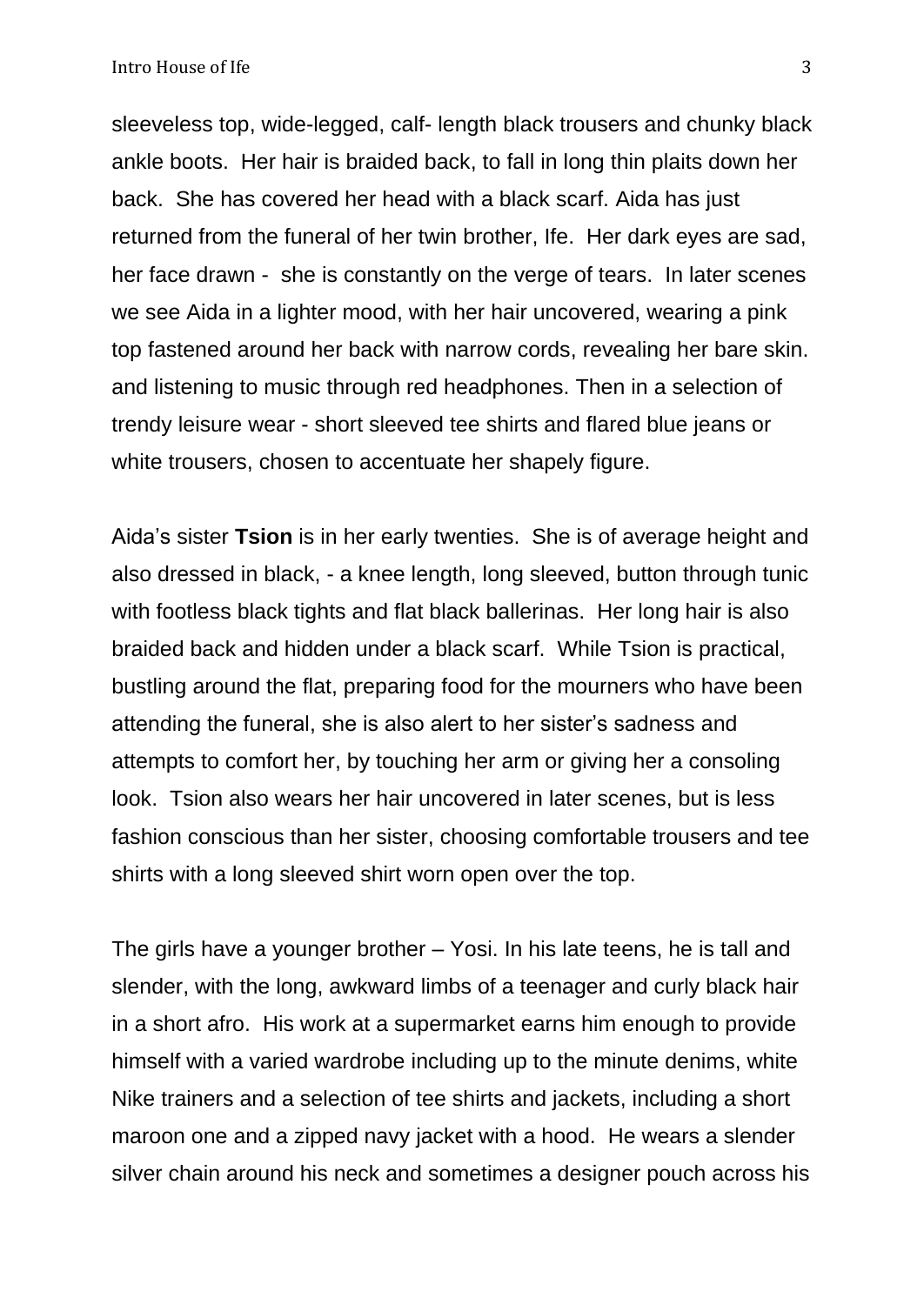chest. Later he appears in a red tracksuit and a black beanie hat. Argumentative and combative with his sisters, he fills the room with his energy, and is only subdued by his mother, Meron, for whom he shows immediate respect.

**Meron** is in her early fifties. She arrives home after the funeral in mourning clothes – a black tunic and trousers and flat black shoes, with her hair covered by a black scarf. Later she still wears the scarf but exchanges the black tunic for a soft, long sleeved shirt and puts on summer sandals. She lovingly nurtures the plants in her garden – which is indicated by potted plants which are brought on when required.

The children's father and Meron's husband, **Solomon,** eventually arrives having flown from Ethiopia. In his early 60s, he is neatly dressed in a short sleeved checked shirt over a white tee shirt, dark jeans and soft brown shoes. Later he puts on a light grey suit jacket. His curly hair is cut very short. Finding the heat oppressive he mops his face with a handkerchief. Trying to make a point, he sits on the edge of his chair, leaning forward, using his hands expressively as he speaks.

Cast and creatives Aida is played by Karla Simone-Spence Tsion by Yohanna Ephrem Yosi by Michael Workeye Meron by Sarah Priddy And Solomon by Jude Akawudike

Set and costume design – Frankie Bradshaw Sound designer and composer – Duramaney Kamara